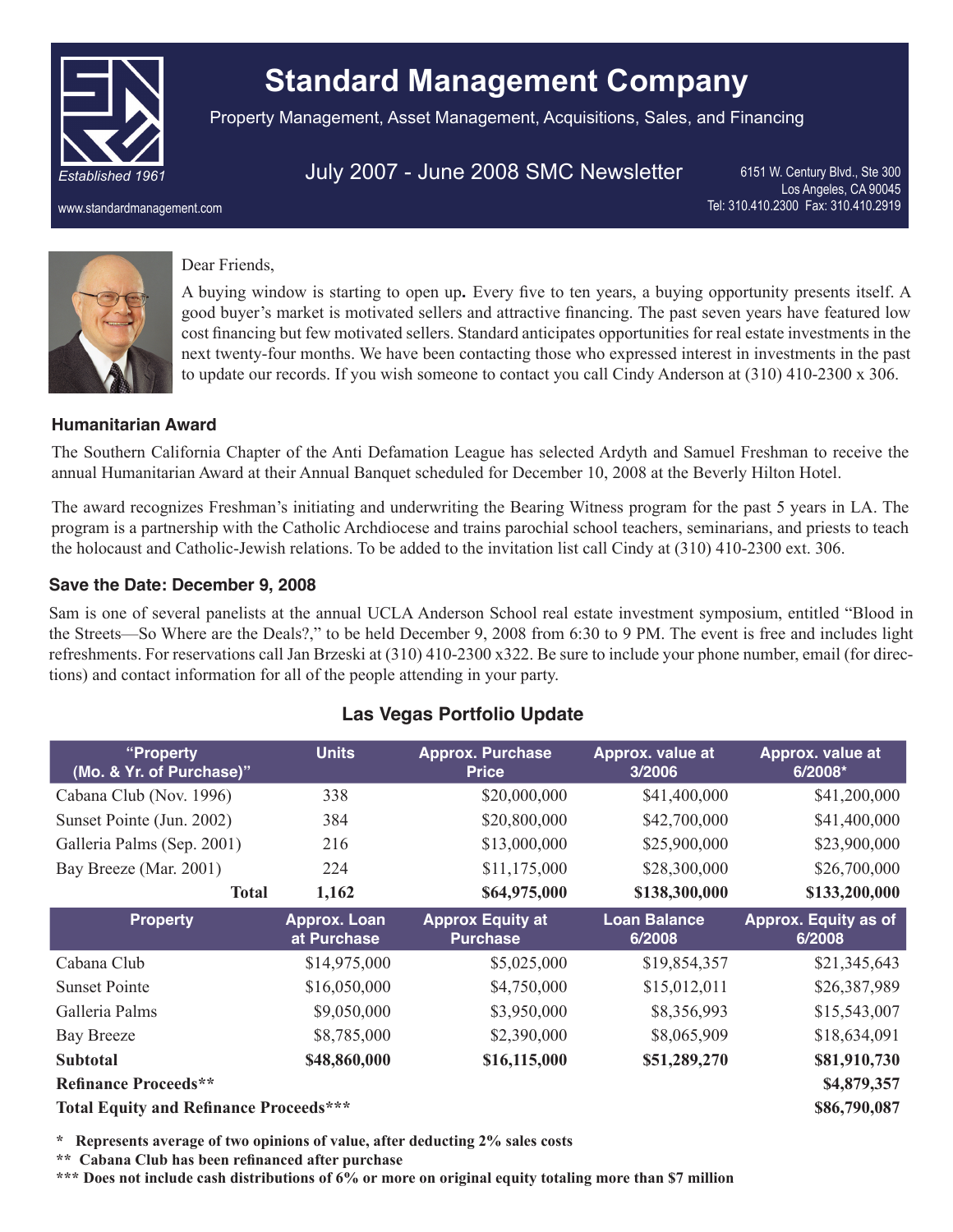#### **Standard's Financing Activities**



Despite lenders exiting the loan market Standard has been successful in meeting its internal financing objectives over the past six months. Placements include the financing of a L.A Fitness facility (see article elsewhere) recently completed at a fixed interest rate below 6% for ten years at 70% of value on a non-recourse basis and the refinancing of approximately a 400 space mobile home park in Lancaster

OH at a fixed interest rate non-recourse loan of 6.7% with Fannie Mae. Standard also increased its unsecured line of credit and lowered the interest rate from 185 basis point libor to 150 base points over libor. A number of mezzanine and equity loans were completed on behalf of clients and Standards' financing services continue to be offered directly and in association with Allied USA Corporation (see related article).

## **Current Leases Made by Standard in a Tough Market**

McHenry Village, Modesto, California: CVS pharmacies at 13,000 SF, Classic Homes at 5,600 SF and David & Grace Boutique at 1,400 introduce 20,000 SF of new merchants to The Village. The traffic generated by these tenants will keep McHenry Village at the forefront of Modesto retail.

Lakeside Shopping Center, Burbank, California: A successful restaurateur is opening a second location, Lucas Trattoria at Lakeside. Fine Italian cuisine will now compliment an existing French themed restaurant, Bistro Provence. Jenny Craig and Nail Garden, a nail and spa boutique, enhance the appeal of Lakeside to the residents of Burbank and Toluca Lake.

Northgate Plaza, Carson City, Nevada: The State of Nevada leased an additional 20,000 SF. The State has been a tenant of Northgate for over 20 years. Harbor Freight, the working mans tool store, opened a 12,700 SF store in September 2008. Harbor Freight anticipates that this store will generate sales and traffic to be within the top ranking for its region of this 500+ hardware store chain.

Shepherd Mall, Oklahoma City, Oklahoma: Corporate giant EDS, is leasing 17,000 SF, Farmers Insurance Exchange, renewed a 100,000 SF lease, and the State of Oklahoma is leasing in excess of an additional 25,000 SF. Since Standard assumed management and leasing responsibilities for The Shepherd Mall, a 700,000 SF office park that was originally developed as an enclosed retail Mall, Standard has leased more than 90,000 SF and increased the value of the asset by \$10,000,000 in the past three years.

#### **New Mortgage Affiliate**

Standard welcomes Richard Zelle and Allied USA Corporation to their new offices adjacent to Standard Management Company. This move facilitates the interaction between both companies in meeting the needs of their respective clients for both debt and equity. Sam and Richard have worked together for over 30 years in the placement of debt and equity for their clients. Standard in some circumstances acted as lender and in others as co-placement agent with Allied. A complete list of past and current Allied projects can be secured by emailing Len Triester at let@alliedcompany.com. A summary of individual creative financing cases can be secured by emailing Cindy Anderson at canderson $\omega$ standardmanagement.com.

## **Another Strong Year for Shafter Almond Orchard**

Our almond orchard in Shafter, California produced over 120,000 pounds of almonds in in 2007, a record for the property. Raw Almonds sell for an average of \$2 per pound. We purchased this property about three years ago. It is inside the city limits, fronts two busy roads, and is zoned for a future shopping center. The property is achieving a cash-on-cash return of about 7%.

### **Sam Freshman Helps Train a New Generation of Real Estate Investors**

Mr. Freshman was a lecturer in February in a new UCLA Extension Course entitled "Real Estate Investment Case (continued on **page 3**)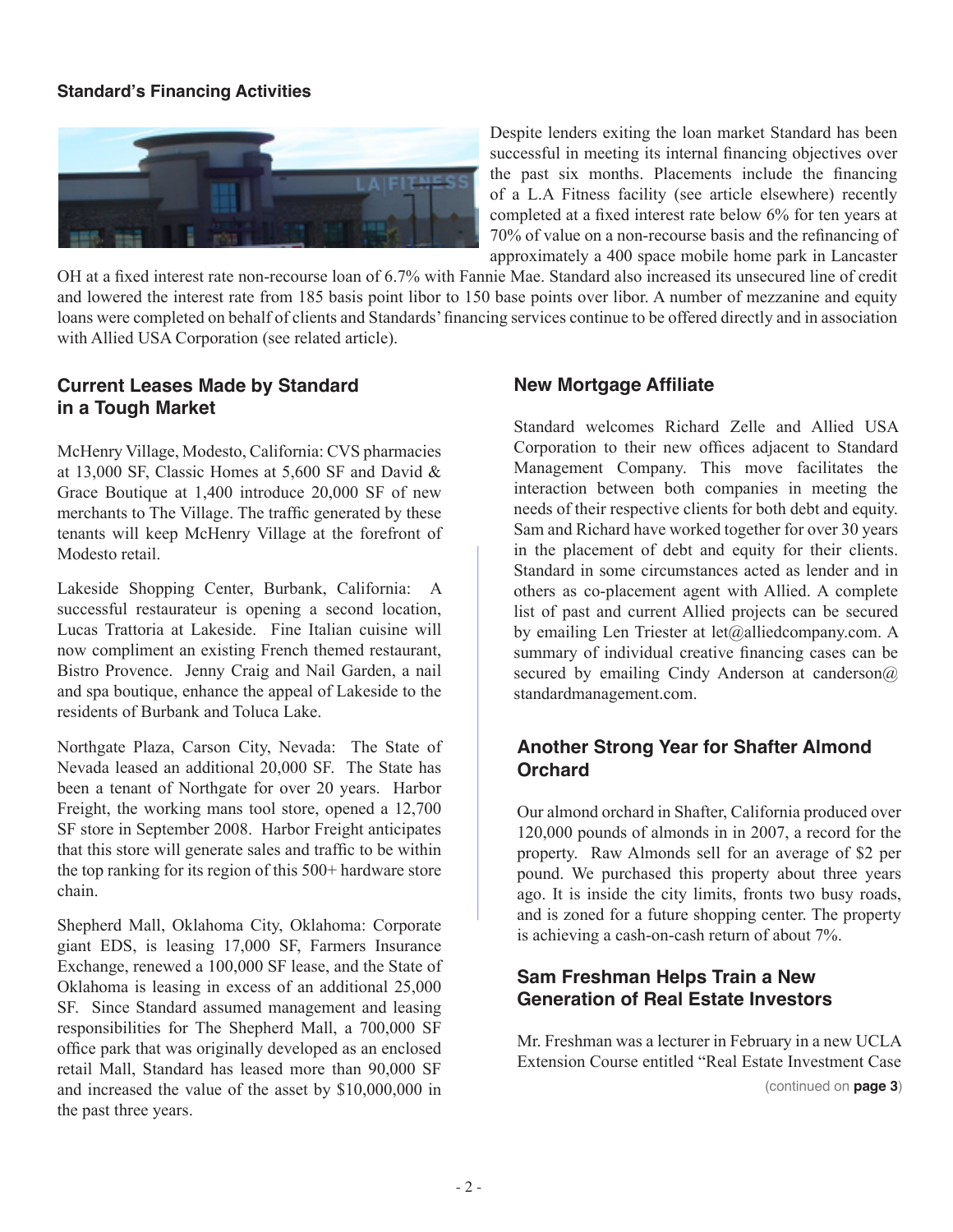(continued from **page 2**) Sam Freshman Helps Train a New Generation

Studies". The program was organized by Jan Brzeski, principal of Standard Capital. The course introduced the principles of value-oriented income property investment and provided a framework performing financial analysis of potential acquisitions through examples of actual properties purchased by Standard Management Company. The 40 students in the class included professionals from Westfield Corporation, Goldman, Sachs & Co., AIMCO and a variety of other real estate companies. The course was ranked in the top 10% out of 19 real estate courses offered by UCLA Extension. If interested in participating in this course next year, you may contact Jan Brzeski at (310) 410-2300 x322 or at jbrzeski@standardmanagement. com.

Sam will be speaking at Pepperdine, Cal State Fullerton, and conducting his MBA mentoring classes for UCLA and USC graduate students in 2009. To attend, contact Cindy at 310.410.2300 ext 306.

#### **\$293,000 returns \$900,000**

Standard Management Company and Southland Development Company have sold a parcel of land in Hemet, California to IHOP at a price of \$29.99 per square foot. The total center includes a Rite Aid pharmacy, Social Security Administration building, and an LA Fitness facility.

The IHOP parcel, which was sold for \$900,000, consists of 30,013 square feet of land. The total cost to the sellers was approximately \$293,000, consisting of the land purchase price and site development costs. The internal rate of return on the investment was approximately 15% assuming all land improvement costs were incurred at the original purchase date in mid-2001. The IRR is actually higher as improvement costs were incurred over a period of time.

Standard Management continues to search for commercial development acreage, that can be purchased at prices that may produce similar gains over a 5-10 year holding period.

#### **Broker Compliments Standard**

The following is an e-mail received in response to an offer made on some shopping centers in October 2008:

"I just called the broker for the shopping centers. You will recall that we put LOIs on these properties approximately 2 weeks ago. The broker says that although they are still waiting for more offers to come in, he does not feel that your offers will be competitive at these prices. He says that the sellers are not in any considerable amount of distress and he doubts that either property will trade this year. However, he did speak highly of Sam Freshman and said that we are entering into the type of market where **Standard** shines."



#### **TheSmartestWay™ to Save**

Samuel Freshman and Heidi Clingen have finished, "TheSmartestWay<sup>™</sup> to Save" – Why you Can't Save and What to Do About It", the first of "TheSmartestWay Series"™ of books on how to succeed.

. . . . . . . . . . . . . . . . .

Copies may be ordered through any book store, Amazon.com, Barnesandnoble.com or theSmartestway.com. For volume prices contact Heidi Clingen at sales@thesmartestway. com. Sam will be appearing on the Money Confidential show (Channel 36, Los Angeles broadcast channel) on Wednesday, November 12, 2008 to discuss the book. The authors are available to speak to groups about how to save and one on one coaching.

The 25 "Principles of Financial Independence" are the basis of the first book and appeared in the last issue of our newsletter. "More Principles of Financial Independence" is included

in this newsletter and will be discussed in their new book, "TheSmartestWay™ to Save More" which is scheduled for next summer publication.